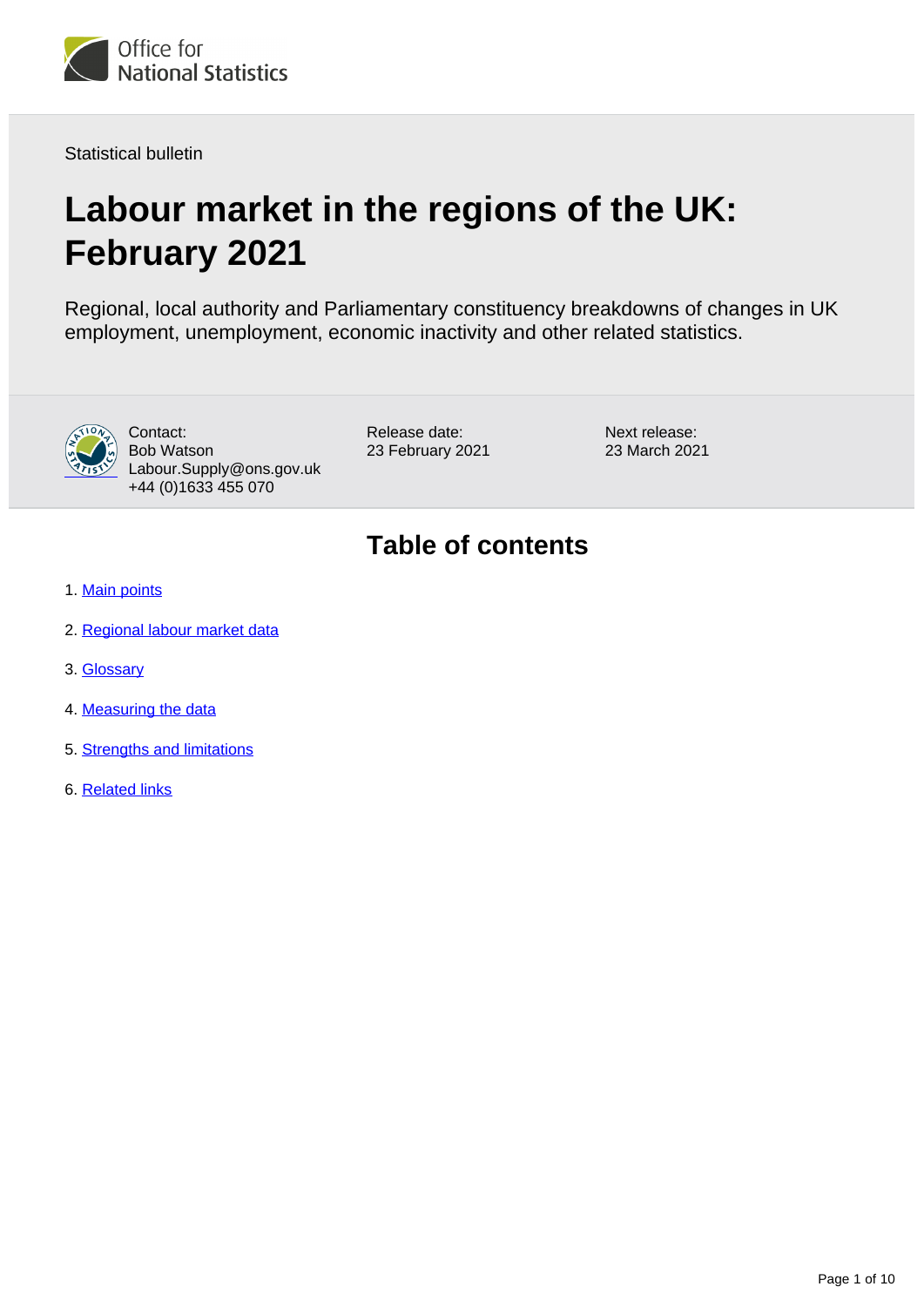## <span id="page-1-0"></span>**1 . Main points**

- Since February 2020, the number of payrolled employees for all regions followed a pattern of decline, with varying magnitude; comparing January 2021 with January 2020, decreases in payrolled employees ranged from 0.8% in Northern Ireland to 5.2% in London.
- Annual growth in median pay for employees in January 2021 was highest in Wales (an increase of 5.2%) and lowest in the South East (an increase of 3.4%).
- For the three months ending December 2020, the highest employment rate estimate in the UK was in the South East (78.6%) and the lowest was in Northern Ireland (69.4%); most regions saw a decrease in the employment rate compared with the same period last year, except for the North East, which was largely unchanged, and Yorkshire and The Humber, which saw a small increase of 1.1 percentage points.
- For the three months ending December 2020, the highest unemployment rate estimate in the UK was in London (7.0%) and the lowest was in Northern Ireland (3.6%); all regions saw an increase in the unemployment rate compared with the same period last year, with London seeing the largest increase, at 2.7 percentage points.
- For the three months ending December 2020, the highest economic inactivity rate estimate in the UK was in Northern Ireland (28.0%) and the lowest was in the South East (18.3%); most regions saw an increase in the economic inactivity rate compared with the same period last year, except for the North East, which saw a small decrease of 0.3 percentage points, and Yorkshire and The Humber, and London, with decreases of 1.6 and 1.5 percentage points, respectively.
- Between June and September 2020, workforce jobs decreased in all regions of the UK, except for Wales, which increased by 11,000; the largest decrease was in London at 98,000.
- Average weekly hours worked, for the 12 months ending September 2020, varied between London, with 30.9 million hours worked and the North East, with 27.9 million hours worked; all regions saw a decrease in the average weekly hours worked, compared with the same period last year, with the North West and Scotland both with the largest decreases of 3.2 hours per week; for total weekly hours worked, the South East saw the largest decrease compared with the same period last year, down 13.2 million hours per week.

Labour Force Survey (LFS) responses are weighted to official population projections. As the current projections are 2018-based they are based on demographic trends that pre-date the coronavirus pandemic. We are analysing the population totals used in the weighting process and may make adjustments if appropriate. Rates published from the LFS remain robust; however, levels and changes in levels should be used with caution. This will particularly affect estimates for country of birth, nationality, ethnicity and disability.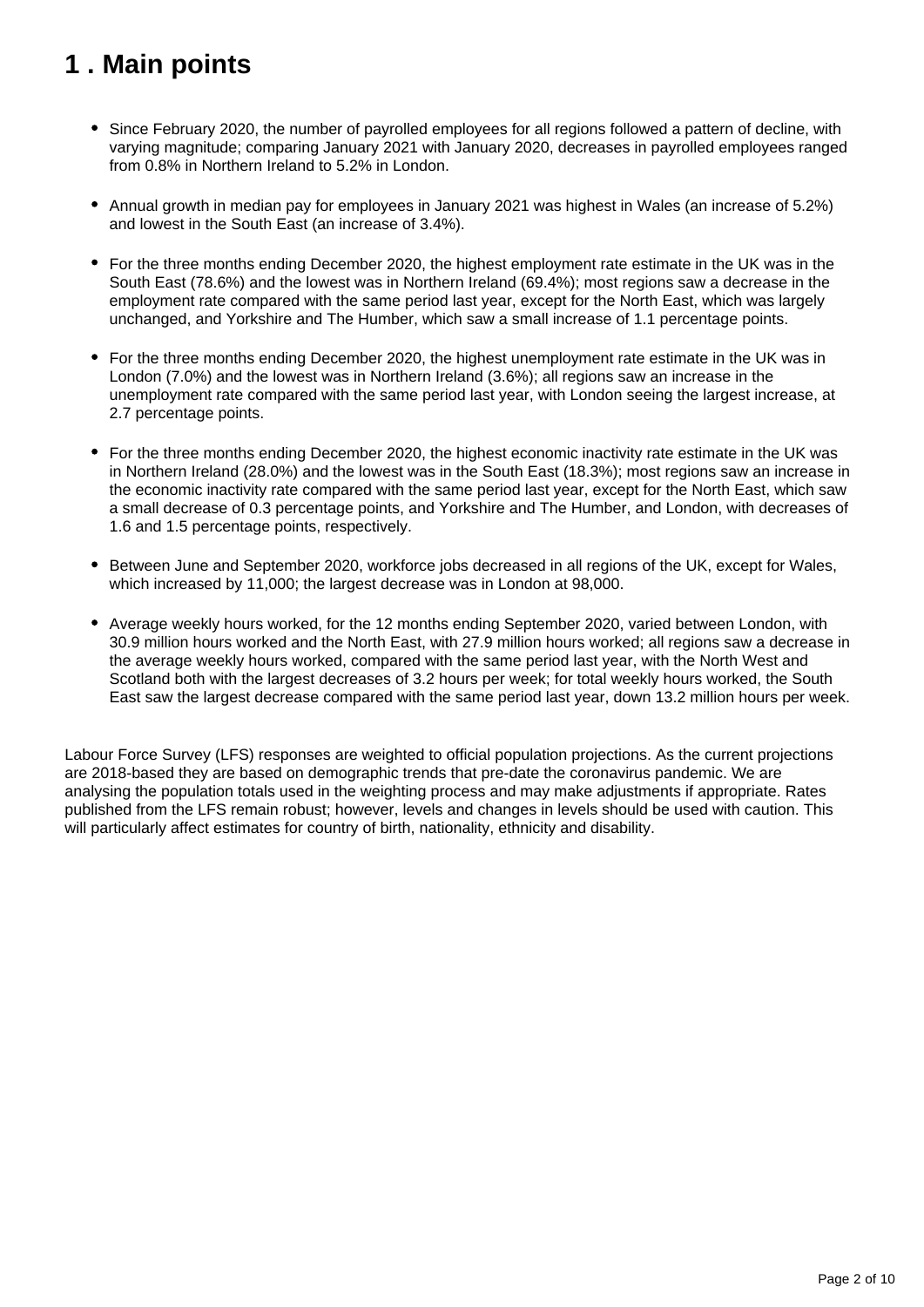## <span id="page-2-0"></span>**2 . Regional labour market data**

#### **[Headline Labour Force Survey indicators for all regions](https://www.ons.gov.uk/employmentandlabourmarket/peopleinwork/employmentandemployeetypes/datasets/headlinelabourforcesurveyindicatorsforallregionshi00)**

Dataset HI00 | Released 23 February 2021

Headline labour market indicators from the Labour Force Survey (LFS) for all of the UK regions. These cover economic activity, employment, unemployment and economic inactivity. Datasets HI01 to HI12 provide all regional level indicators for each region of the UK.

[Claimant Count by unitary and local authority \(experimental\)](https://www.ons.gov.uk/employmentandlabourmarket/peoplenotinwork/unemployment/datasets/claimantcountbyunitaryandlocalauthorityexperimental)

Dataset CC01 | Released 23 February 2021

Claimant Count for people resident in local and unitary authorities, counties, and regions of the UK.

#### [Regional labour market summary](https://www.ons.gov.uk/employmentandlabourmarket/peopleinwork/employmentandemployeetypes/datasets/nationallabourmarketsummarybyregions01)

Dataset S01 | Released 23 February 2021 Labour market indicators for countries and regions of the UK, covering employment, unemployment, Claimant Count and workforce jobs.

[Local indicators for counties and local and unitary authorities](https://www.ons.gov.uk/employmentandlabourmarket/peopleinwork/employmentandemployeetypes/datasets/locallabourmarketindicatorsforcountieslocalandunitaryauthoritiesli01)

Dataset LI01 | Released 23 February 2021 Labour market indicators for local and unitary authorities, counties, and regions in Great Britain for a 12 month period.

#### [Real Time Information statistics](https://www.ons.gov.uk/employmentandlabourmarket/peopleinwork/earningsandworkinghours/datasets/realtimeinformationstatisticsreferencetableseasonallyadjusted)

Dataset Real Time Information statistics | Released 23 February 2021 Earnings and employment statistics from Pay As You Earn (PAYE) Real Time Information (RTI) (Experimental Statistics) seasonally adjusted.

All regional labour market datasets used in this bulletin are available on the [Related data page](https://www.ons.gov.uk/employmentandlabourmarket/peopleinwork/employmentandemployeetypes/bulletins/regionallabourmarket/latest/relateddata).

## <span id="page-2-1"></span>**3 . Glossary**

### **Actual and usual hours worked**

Statistics for [usual hours worked](https://www.ons.gov.uk/employmentandlabourmarket/peopleinwork/employmentandemployeetypes/methodologies/aguidetolabourmarketstatistics#hours-of-work) measure how many hours people usually work per week. Compared with actual hours worked, they are not affected by absences and so can provide a better measure of normal working patterns. For example, a person who usually works 37 hours a week but who was on holiday for a week would be recorded as working zero actual hours for that week, while usual hours would be recorded as 37 hours.

### **Economic inactivity**

People not in the labour force (also known as economically inactive) are not in employment but do not meet the internationally accepted definition of unemployment because they have not been seeking work within the last four weeks and/or they are unable to start work in the next two weeks. The economic inactivity rate is the proportion of people aged between 16 and 64 years who are not in the labour force.

#### **Employment**

Employment measures the number of people in paid work or who had a job that they were temporarily away from (for example, because they were on holiday or off sick). This differs from the number of jobs because some people have more than one job. The employment rate is the proportion of people aged between 16 and 64 years who are in employment. A more detailed explanation is available in our *quide to labour market statistics*.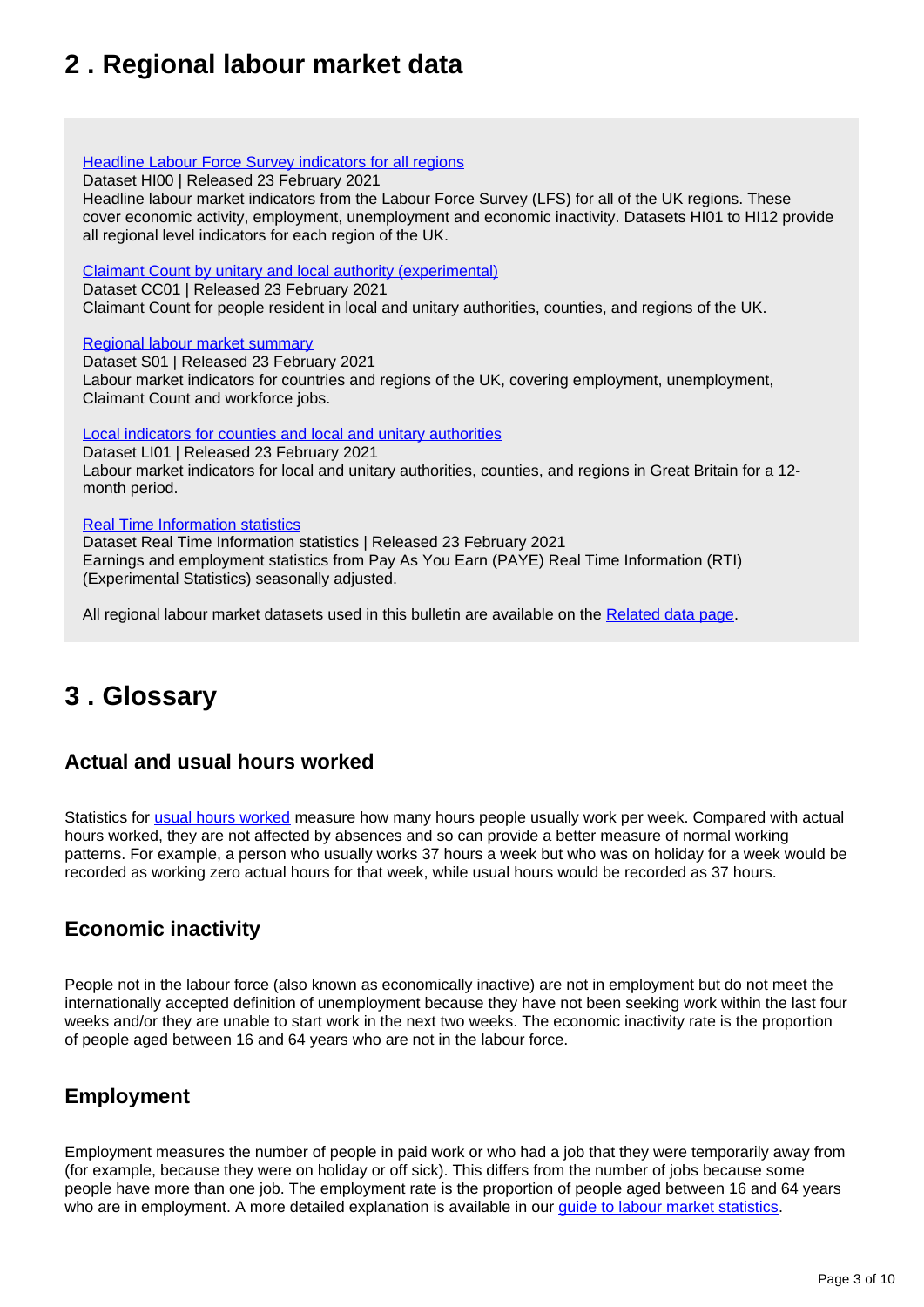#### **Local labour market indicators**

Local labour market indicators cover employment, unemployment, economic inactivity and jobs density for subregional geographic areas such as local and unitary authorities, counties and regions in the UK for the most recent 12-month period available of the Annual Population Survey (APS). The jobs density of an area is the number of jobs per head, of resident population, aged 16 to 64 years.

### **Pay As You Earn (PAYE) Real Time Information (RTI)**

These data come from HM Revenue and Customs' (HMRC's) Pay As You Earn (PAYE) Real Time Information (RTI) system. They cover the whole population rather than a sample of people or companies, and they will allow for more detailed estimates of the population. The release is classed as Experimental Statistics as the methodologies used to produce the statistics are still in their development phase. As a result, the series are subject to revisions.

PAYE is the system employers and pension providers use to take Income Tax and National Insurance contributions before they pay wages or pensions to employees and pensioners. This publication relates to employees only and not pensioners.

#### **Unemployment**

Unemployment measures people without a job who have been actively seeking work within the last four weeks and are available to start work within the next two weeks. The unemployment rate is not the proportion of the total population who are unemployed. It is the proportion of the economically active population (those in work plus those seeking and available to work) who are unemployed.

A [more detailed glossary](https://www.ons.gov.uk/employmentandlabourmarket/peopleinwork/employmentandemployeetypes/methodologies/aguidetolabourmarketstatistics#glossary) is available.

## <span id="page-3-0"></span>**4 . Measuring the data**

This bulletin shows the latest main labour market statistics for the regions and countries of the UK, along with statistics for local authorities, travel-to-work areas and Parliamentary constituencies.

Data for Northern Ireland, although included in this bulletin, are available in full separately, in the [Northern Ireland](https://www.nisra.gov.uk/statistics/labour-market-and-social-welfare/labour-force-survey)  [Labour Market Report](https://www.nisra.gov.uk/statistics/labour-market-and-social-welfare/labour-force-survey) on the Northern Ireland Statistics and Research Agency (NISRA) website. Regional and local area statistics are available from [Nomis](http://www.nomisweb.co.uk/).

#### **Coronavirus and measuring regional labour market**

Because of the coronavirus (COVID-19) pandemic, all face-to-face interviewing for the Labour Force Survey (LFS) was suspended and replaced with telephone interviewing. This change in method for initial contact has changed the non-response bias of the survey, affecting interviews from March 2020 onwards. An article on [Coronavirus and its impact on the Labour Force Survey](https://www.ons.gov.uk/employmentandlabourmarket/peopleinwork/employmentandemployeetypes/articles/coronavirusanditsimpactonthelabourforcesurvey/2020-10-13) gives more detail on this change.

LFS estimates presented for periods from January to March 2020 onwards were re-weighted to account for this bias on 13 October 2020. Annual Population Survey (APS) estimates presented that include affected periods are now also reweighted to account for this.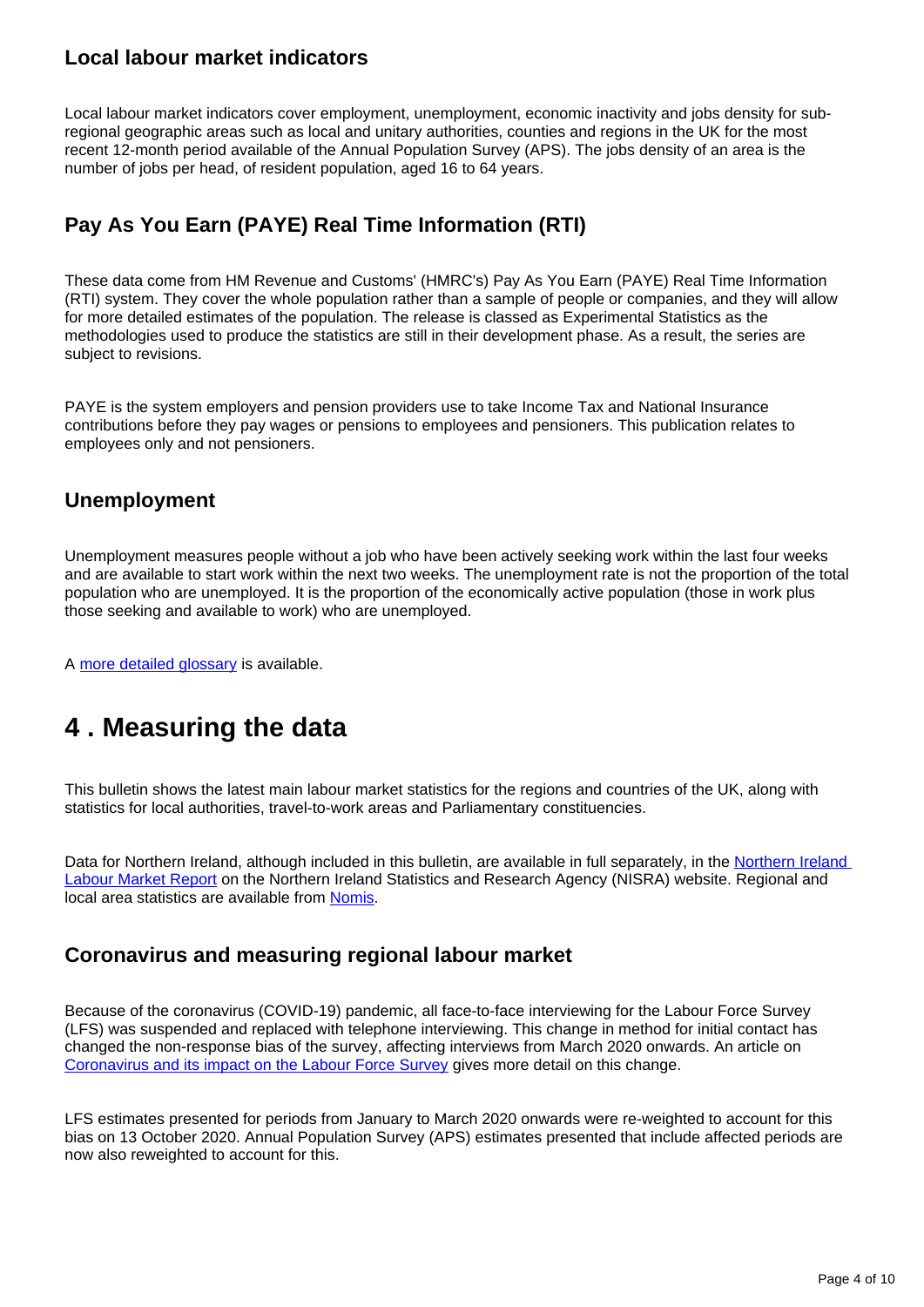LFS estimates presented in this bulletin are based on interviews that took place throughout the period from the start of October to the end of December 2020. All the interviews relate to the period after the implementation of coronavirus social distancing measures, the use of local restrictions and government measures aimed at protecting businesses and jobs.

The International Labour Organization (ILO) definition of employment includes those who worked in a job for at least one hour and those temporarily absent from a job. Workers furloughed under the Coronavirus Job Retention Scheme (CJRS), or who are self-employed but temporarily not in work, have a reasonable expectation of returning to their jobs after a temporary period of absence. Therefore, they are classified as employed under the ILO definition.

The data in this bulletin come from the Labour Force Survey, a survey of households. It is not practical to survey every household each quarter, so these statistics are estimates based on a large sample.

We continually review all publications and data published as part of the labour market release; this has led to the [postponement of some publications and datasets](https://www.ons.gov.uk/news/statementsandletters/updatetocoronavirusimpactonlabourmarketoutputs) to ensure that we can continue to publish our main labour market data. This will also protect the delivery and quality of our remaining outputs as well as ensuring we can respond to new demands as a direct result of the coronavirus pandemic.

For more information on [how labour market data sources are affected by the coronavirus pandemic](https://www.ons.gov.uk/employmentandlabourmarket/peopleinwork/employmentandemployeetypes/articles/coronavirusandtheeffectsonuklabourmarketstatistics/2020-05-06), see the article published on 6 May 2020, which details some of the challenges that we have faced in producing estimates at this time.

An article published on 11 December 2020 [compares our labour market data sources and discusses some of the](https://www.ons.gov.uk/employmentandlabourmarket/peopleinwork/employmentandemployeetypes/methodologies/comparisonoflabourmarketdatasources)  [main differences.](https://www.ons.gov.uk/employmentandlabourmarket/peopleinwork/employmentandemployeetypes/methodologies/comparisonoflabourmarketdatasources)

Our latest data and analysis on the impact of the coronavirus on the UK economy and population are available on our dedicated [coronavirus web page](http://www.ons.gov.uk/coronavirus). This is the hub for all special coronavirus-related publications, drawing on all available data. In response to the developing coronavirus (COVID-19) pandemic, we are working to ensure that we continue to publish economic statistics. For more information, please see [COVID-19 and the production of](https://www.ons.gov.uk/news/statementsandletters/covid19andtheproductionofstatistics)  [statistics.](https://www.ons.gov.uk/news/statementsandletters/covid19andtheproductionofstatistics)

#### **The Labour Force Survey and population estimates**

Labour Force Survey (LFS) responses are weighted to official population projections. As the current projections are 2018-based they are based on demographic trends that pre-date the COVID-19 pandemic. We are analysing the population totals used in the weighting process and may make adjustments if appropriate. Rates published from the LFS remain robust; however, levels and changes in levels should be used with caution. This will particularly affect estimates for country of birth, nationality, ethnicity and disability.

#### **Impact on production of workforce job estimates**

Because of social distancing measures leading to the temporary closure of businesses across the UK, there have been some difficulties in collecting data using the Short-Term Employment Survey (STES). Survey response rates were lower than is typical. To protect the quality of our output, we have used alternative sources where possible to inform data. We have used Standard Industrial Classification (SIC) section-level indications from the Business Impact of Coronavirus (COVID-19) Survey (BICS) as well as survey contributor-level comments provided to us over the telephone or electronically, as a guide on whether businesses are operational and likely, or not, to be actively recruiting and to confirm employment figures.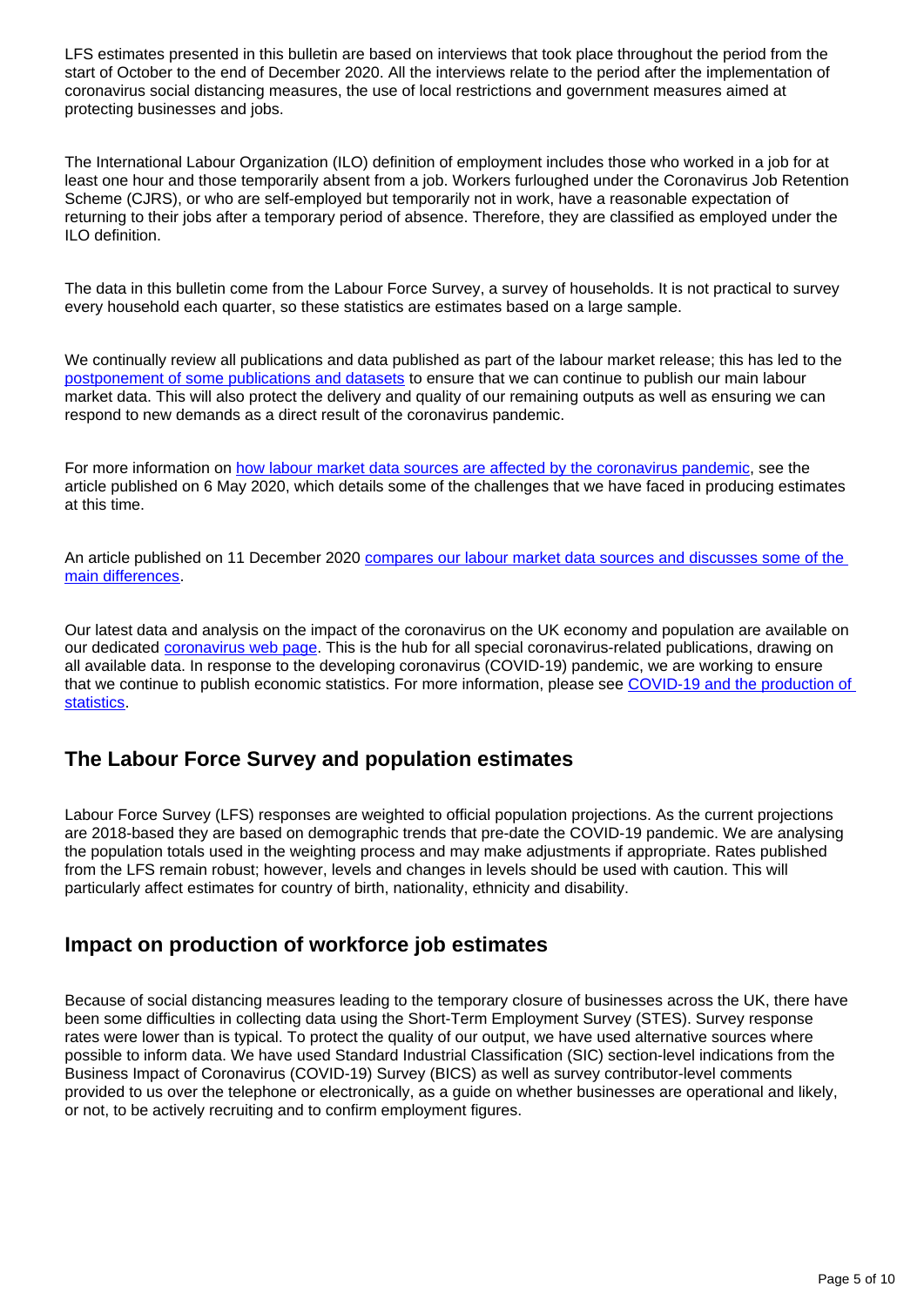### **End of EU exit transition period**

As the transition period ends and the UK enters into a new Trade and Co-operation Agreement with the EU, the UK statistical system will continue to produce and publish our wide range of economic and social statistics and analysis. We are committed to continued alignment with the highest international statistical standards, enabling comparability both over time and internationally, and ensuring the general public, statistical users and decisionmakers have the data they need to be informed.

As the shape of the UK's future statistical relationship with the EU becomes clearer over the coming period, the ONS is making preparations to assume responsibilities that as part of our membership of the EU, and during the transition period, were delegated to the statistical office of the EU, Eurostat. This includes responsibilities relating to international comparability of economic statistics, deciding what international statistical guidance to apply in the UK context and to provide further scrutiny of our statistics and sector classification decisions.

In applying international statistical standards and best practice to UK economic statistics, we will draw on the technical advice of experts in the UK and internationally, and our work will be underpinned by the UK's wellestablished and robust framework for independent official statistics, set out in the Statistics and Registration Service Act 2007. Further information on our proposals will be made available early this year.

We will continue to produce our labour market statistics in line with the UK Statistics Authority's Code of Practice [for Statistics](https://code.statisticsauthority.gov.uk/) and in accordance with International Labour Organization (ILO) definitions and agreed international statistical guidance.

#### **Data sources**

This bulletin includes labour market estimates at a regional level from the Labour Force Survey (LFS) on total employment, unemployment and economic inactivity. More detailed regional estimates for employment by age, full-time and part-time working, economic activity and economic inactivity by age, and reasons for economic inactivity are provided using the Annual Population Survey (APS). Any estimates for geographic areas below regional level are provided using the APS. In tables where the APS estimates are provided for detailed geographic areas, regional and national estimates are also provided from the APS for comparability.

The LFS is a household survey using international definitions of employment, unemployment and economic inactivity. It compiles a wide range of related topics such as occupation, training, hours of work and personal characteristics of household members aged 16 years and over. Estimates are produced every month for a rolling three-monthly period, based on interviews that took place throughout the three months; for example, February to April data in a release will be followed by data for March to May in the next release.

The APS, which began in 2004, is compiled from interviews for the LFS, along with additional regional samples. The APS comprises the main variables from the LFS, with a much larger sample size. Consequently, the APS supports more detailed breakdowns than can be reliably produced from the LFS. Estimates are produced every quarter for a rolling annual period; for example, January to December data will be followed by data for April to March when they are next updated.

A [comparison between estimates of employment and jobs](http://www.ons.gov.uk/employmentandlabourmarket/peopleinwork/employmentandemployeetypes/articles/reconciliationofestimatesofjobs/latest) is available.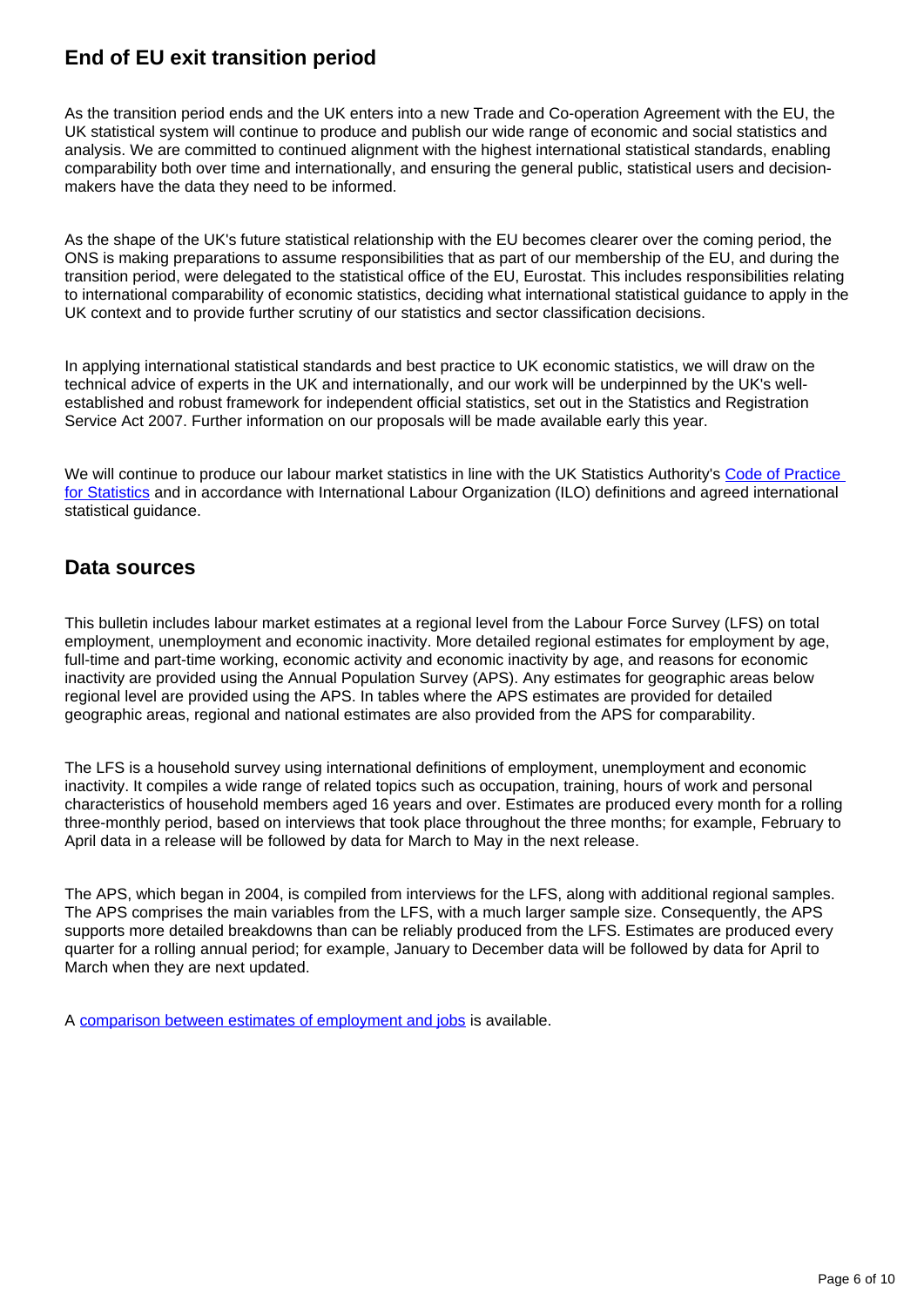#### **Comparisons with earlier data**

The most robust estimates of short-term movements in estimates derived from the LFS are obtained by comparing the estimates for October to December 2020 with the estimates for July to September 2020, which were first released on 10 November 2020. This provides a more robust estimate than comparing with the estimates for September to November 2020. This is because the October and November 2020 data are included within both estimates, so observed differences are only between September and December 2020. The LFS is representative of the UK population over a three-month period, not for single-month periods.

#### **Quality and methodology**

More quality and methodology information on strengths, limitations, appropriate uses, and how the data were created is available in the Quality and Methodology Information (QMI) reports for various labour market topics:

- [LFS QMI](https://www.ons.gov.uk/employmentandlabourmarket/peopleinwork/employmentandemployeetypes/qmis/labourforcesurveylfsqmi)
- [LFS performance and quality monitoring reports](https://www.ons.gov.uk/employmentandlabourmarket/peopleinwork/employmentandemployeetypes/methodologies/labourforcesurveyperformanceandqualitymonitoringreports)
- [APS QMI](https://www.ons.gov.uk/employmentandlabourmarket/peopleinwork/employmentandemployeetypes/methodologies/annualpopulationsurveyapsqmi)
- [Vacancy Survey QMI](https://www.ons.gov.uk/employmentandlabourmarket/peopleinwork/employmentandemployeetypes/qmis/vacancysurveyqmi)
- [Workforce jobs QMI](https://www.ons.gov.uk/employmentandlabourmarket/peopleinwork/employmentandemployeetypes/qmis/workforcejobsqmi)
- [Average weekly earnings QMI](https://www.ons.gov.uk/employmentandlabourmarket/peopleinwork/earningsandworkinghours/methodologies/averageweeklyearningsqmi)
- [Labour Disputes Inquiry QMI](https://www.ons.gov.uk/employmentandlabourmarket/peopleinwork/workplacedisputesandworkingconditions/methodologies/labourdisputesinquiryqmi)

Further information about the LFS is available from the  $LFS -$  user quidance.

[A guide to labour market statistic](https://www.ons.gov.uk/employmentandlabourmarket/peopleinwork/employmentandemployeetypes/methodologies/aguidetolabourmarketstatistics)s, which includes a [glossary](https://www.ons.gov.uk/employmentandlabourmarket/peopleinwork/employmentandemployeetypes/methodologies/aguidetolabourmarketstatistics#glossary), is also available for further information.

## <span id="page-6-0"></span>**5 . Strengths and limitations**

#### **Uncertainty in these data**

The estimates presented in this bulletin contain *[uncertainty](https://www.ons.gov.uk/methodology/methodologytopicsandstatisticalconcepts/uncertaintyandhowwemeasureit)*. There are many sources of uncertainty, but the main sources in the information presented include each of the following.

Because of the coronavirus (COVID-19) and the suspension of face-to-face interviewing on 17 March 2020, we had to make operational changes to the Labour Force Survey (LFS), particularly in the way that we contact households for initial interview, which moved to a "by telephone" approach. These changes resulted in a response where certain characteristics have not been as well represented as previously. This is evidenced in a change in the balance of type of household that we are reaching. In particular, the proportion of households where people own their homes in the sample has increased and rented accommodation households has decreased.

To mitigate the impact of this non-response bias, in October 2020, we introduced housing tenure into the LFS weighting methodology for periods from January to March 2020 onwards. While not providing a perfect solution, this redressed some of the issues that had previously been noted in the survey results. More information can be found in [Coronavirus and its impact on the Labour Force Survey](https://www.ons.gov.uk/employmentandlabourmarket/peopleinwork/employmentandemployeetypes/articles/coronavirusanditsimpactonthelabourforcesurvey/2020-10-13) and in this [blog.](https://blog.ons.gov.uk/2020/10/12/measuring-the-labour-market-during-the-pandemic/)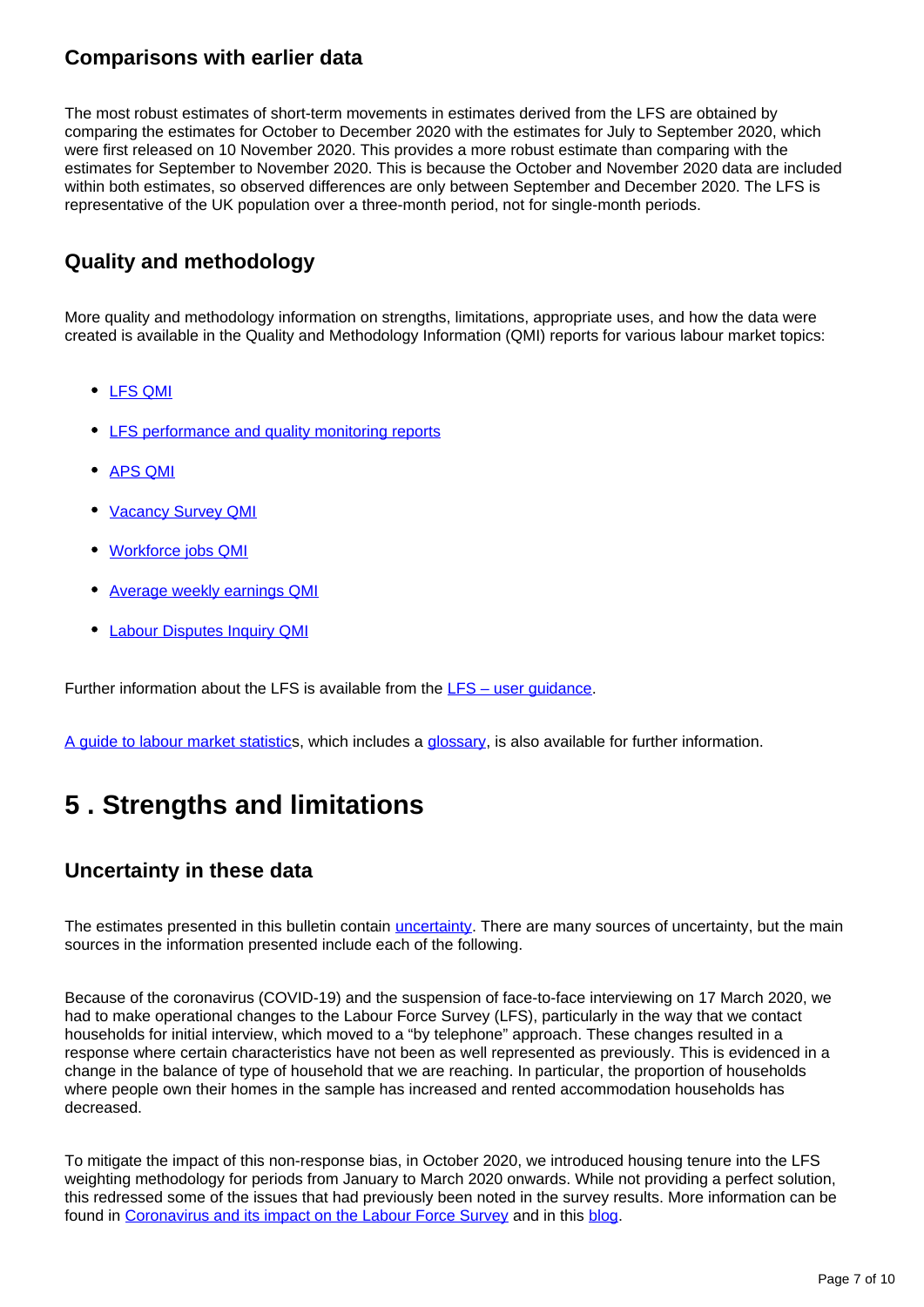The change in weighting methodology resulted in revisions to all LFS estimates published on 13 October 2020 for the periods January to March 2020 through to July to September 2020 and consequently had an impact on recent movements for a number of the published series. More information about the impact of the change in weighting on main LFS indicators published in October 2020 can be found in **Dataset X08**.

#### **Strengths**

We have developed a framework for labour market statistics to describe the concepts within the labour market and their relationship to each other. The framework is based on labour supply and demand. This approach has wide international acceptance, including by the International Labour Organization (ILO).

The labour market statistics are used by a range of users, including central and local government, the media, trade unions and businesses. They are used for the analysis, evaluation, monitoring and planning of the labour market and economy. They are also used for social analysis and help inform a range of government policies towards population groups of concern (such as women, young people, older people and jobless households).

### **Accuracy and reliability**

Most of the figures in this statistical bulletin come from surveys of households or businesses. Surveys gather information from a [sample](https://www.ons.gov.uk/methodology/methodologytopicsandstatisticalconcepts/uncertaintyandhowwemeasureit#sampling-the-population) rather than from the whole population. The sample is designed carefully to allow for this and to be as accurate as possible given practical limitations such as time and cost constraints, but results from sample surveys are always estimates, not precise figures. This means that they are subject to a margin of error, which can have an impact on how changes in the numbers should be interpreted, especially in the shortterm.

Changes in the numbers reported in this statistical bulletin (and especially the rates) between three-month periods are usually not greater than the margin of error. In practice, this means that small, short-term movements in reported rates (for example, within plus or minus 0.3 percentage points) should be treated as indicative and considered alongside medium- and long-term patterns in the series and corresponding movements in administrative sources, where available, to give a fuller picture.

### **Seasonal adjustment**

All estimates discussed in this statistical bulletin are seasonally adjusted, except where otherwise stated. Like many economic indicators, the labour market is affected by factors that tend to occur at around the same time every year; for example, school leavers entering the labour market in July and whether Easter falls in March or April. To compare movements other than annual changes in labour market statistics, the data are seasonally adjusted to remove the effects of seasonal factors and the arrangement of the calendar.

#### **Revisions**

One indication of the reliability of the main indicators in this bulletin can be obtained by monitoring the size of revisions. These summary measures are available in **Dataset S02 Regional labour market: Sampling variability** [and revisions summary](http://www.ons.gov.uk/employmentandlabourmarket/peopleinwork/employmentandemployeetypes/datasets/samplingvariabilityandrevisionssummaryforregionallabourmarketstatisticss02) and show the size of revisions over the last five years.

The revised data may be subject to sampling or other sources of error. Our standard presentation is to show five years' worth of revisions (that is, 60 observations for a monthly series and 20 for a quarterly series).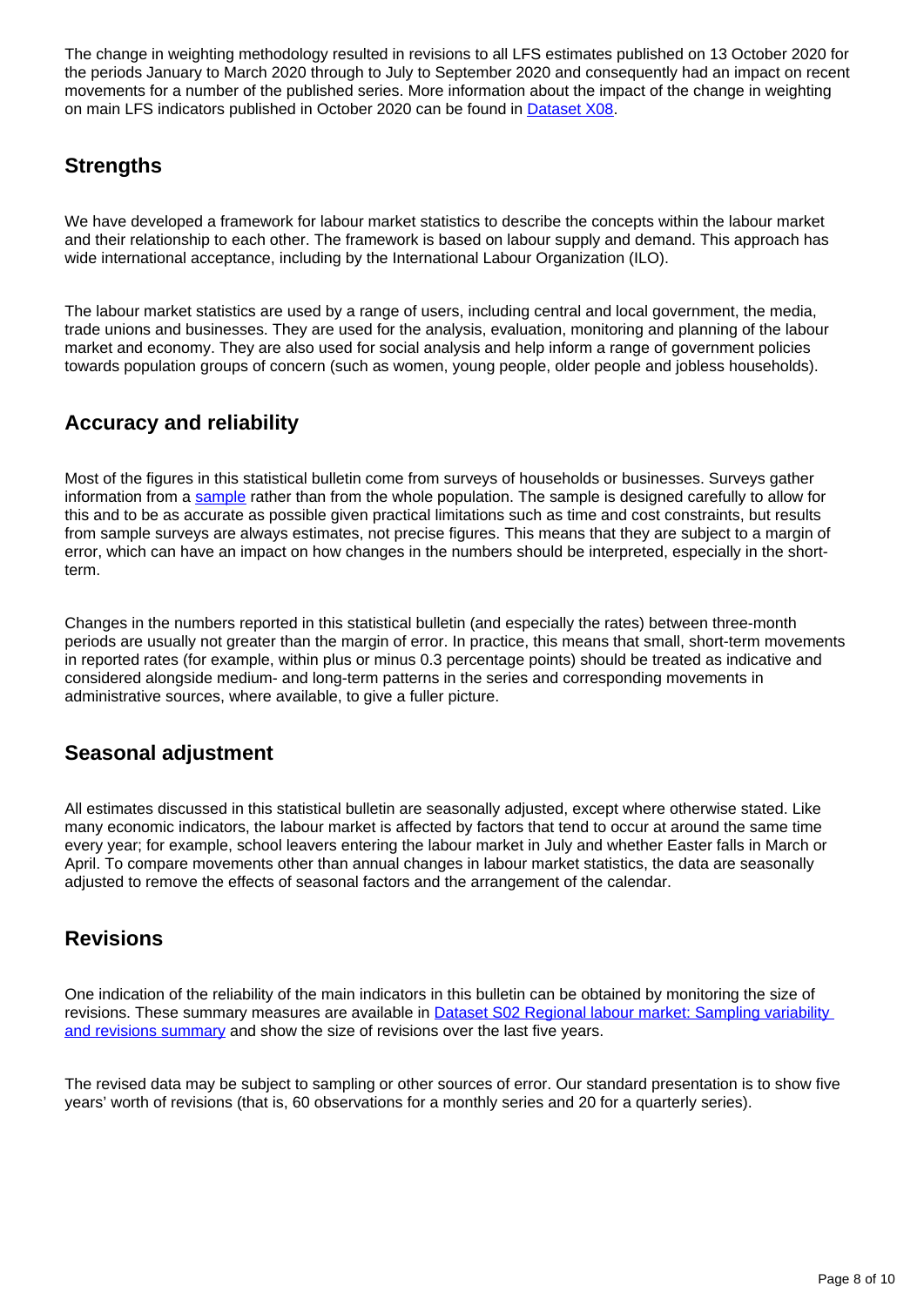Sampling variability (95% confidence intervals<sup>1</sup>) of regional Labour Force Survey estimates: October to December 2020²

|                                       | <b>Employment</b><br>level, aged<br>16 and<br>over<br>(thousands) <sup>3</sup> | <b>Unemployment activity</b><br>level, aged 16<br>and over<br>(thousands) <sup>3</sup> | <b>Economic</b><br>level,<br>aged 16<br>and over<br>(thousands) <sup>3</sup> | <b>Economic</b><br>inactivity<br>level,<br>aged 16<br>to 64<br>(thousands) <sup>3</sup> | <b>Employment</b><br>rate, aged<br>16 to 64<br>(%) | Unemployment<br>rate, aged<br>16 and<br>over $(\%)$ |
|---------------------------------------|--------------------------------------------------------------------------------|----------------------------------------------------------------------------------------|------------------------------------------------------------------------------|-----------------------------------------------------------------------------------------|----------------------------------------------------|-----------------------------------------------------|
| <b>North</b><br>East                  | ±39                                                                            | ±18                                                                                    | ±36                                                                          | ±47                                                                                     | ±2.4                                               | ±1.4                                                |
| <b>North</b><br><b>West</b>           | ±65                                                                            | ±29                                                                                    | ±63                                                                          | ±79                                                                                     | ±1.5                                               | $\pm 0.8$                                           |
| <b>Yorkshire</b><br>and The<br>Humber | ±55                                                                            | ±24                                                                                    | ±53                                                                          | ±66                                                                                     | ±1.7                                               | ±0.9                                                |
| East<br><b>Midlands</b>               | ±43                                                                            | ±22                                                                                    | ±41                                                                          | ±59                                                                                     | ±1.7                                               | ±1                                                  |
| <b>West</b><br><b>Midlands</b>        | ±59                                                                            | ±30                                                                                    | ±56                                                                          | ±69                                                                                     | ±1.6                                               | ±0.9                                                |
| East                                  | ±55                                                                            | ±25                                                                                    | ±51                                                                          | ±63                                                                                     | ±1.4                                               | ±0.8                                                |
| London                                | ±91                                                                            | ±52                                                                                    | ±84                                                                          | ±93                                                                                     | ±1.4                                               | ±1                                                  |
| <b>South</b><br>East                  | ±64                                                                            | ±26                                                                                    | ±62                                                                          | ±75                                                                                     | ±1.2                                               | $\pm 0.6$                                           |
| <b>South</b><br>West                  | ±55                                                                            | ±23                                                                                    | ±54                                                                          | $\pm 68$                                                                                | ±1.6                                               | $\pm 0.8$                                           |
| <b>Wales</b>                          | ±44                                                                            | ±17                                                                                    | ±44                                                                          | ±54                                                                                     | ±2.2                                               | ±1.1                                                |
| <b>Scotland</b>                       | ±62                                                                            | ±24                                                                                    | ±58                                                                          | ±74                                                                                     | ±1.8                                               | ±0.9                                                |

Source: Office for National Statistics – Labour Force Survey

#### **Notes**

- 1. The sampling variability estimates are for 95% confidence intervals and are calculated on data that are not seasonally adjusted.
- 2. These data are part of dataset A11: Labour Force Survey sampling variability, which is part of the Labour market overview, UK release and dataset S02 of this release.
- 3. Labour Force Survey (LFS) responses are weighted to official population estimates and projections that do not currently reflect the impact of the COVID-19 pandemic. The LFS is not designed to measure changes in the levels of population or long-term international migration. We are analysing the population totals used in the weighting process and may make adjustments if appropriate. This issue does not affect rates published from the LFS; however, levels and changes in levels should be used with caution.